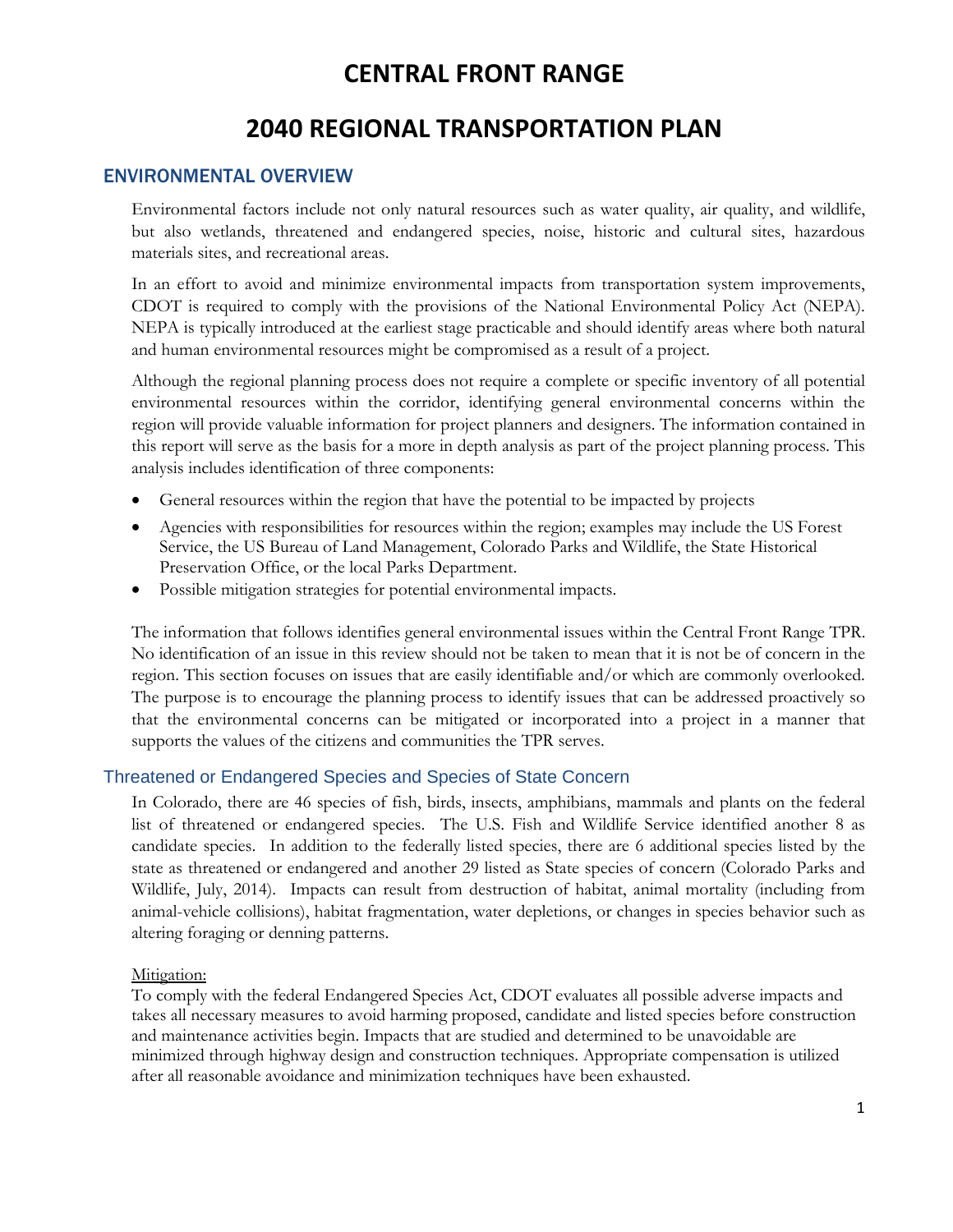### **2040 REGIONAL TRANSPORTATION PLAN**

Senate Bill 40 (SB40) was created primarily for the protection of fishing waters, but it does acknowledge the need to protect and preserve the fish and wildlife resources associated with streams, banks and riparian areas in Colorado. This is accomplished through erosion control, water contaminate control, discharge conditions, construction procedures, vegetation manipulation and noxious weed control. These measures, when properly used, can ensure that Colorado waters remain conducive to healthy and stable fish and wildlife populations which depend on the streams of Colorado.

The Migratory Bird Treaty Act (MBTA) protects all birds native to North America, with the exception of non-migratory upland game birds (e.g. quail, grouse, pheasant, turkey, etc.) and non-native birds (e.g., House Sparrow, European Starling, Rock Dove (common pigeon), and Eurasian Collared Doves). The MBTA states that it is "unlawful to pursue, hunt, take, capture, kill, possess, sell, purchase, barter, import, export, or transport any migratory bird, or any part, nest, or egg or any such bird." The MBTA currently protects over 800 species of birds that occur in the U.S. CDOT has developed a set of specifications (Spec. 240) that are designed to protect migratory birds and comply with the act.

Primary mitigation techniques to offset impacts to threatened or endangered species is determined through the Section 7 consultation process with the U.S. Fish and Wildlife Service.

### Air Quality

The Colorado Air Quality Control Commission, a division of the Colorado Department of Health and Environment, is responsible for developing and adopting a regulatory program to protect and improve air quality in Colorado. Typically, the commission is involved in the maintenance of the regulations through modification and revision. Much of the air quality management program currently is in place and has been adopted over time. New programs occasionally are considered by the commission. The commission oversees the implementation of the air quality programs. The commission is responsible for hearing appeals of the Air Pollution Control Division's implementation of the programs through permit terms and conditions and enforcement actions. Colorado's air quality management program regulates air pollutant emissions from stationary industrial sources, cars and light duty trucks, burning practices, street sanding and sweeping activities, and the use of prescribed fire. The air quality program also is focused on visibility, odor and transportation planning impacts to future air quality.

The Colorado Air Quality Control Commission distributed a "2012 Air Quality Data Report" from the Air Pollution Control Division addressing air quality issues and attainment designations in the state of Colorado. When discussing air quality in Colorado, the Air Quality Control Commission separates the state into six regions to more clearly address each region's air quality conditions and activities. The Central Front Range TPR falls within the Western Slope air quality region. Within the Central Front Range TPR pollutants originate primarily from motor vehicle emissions, wood burning, street sanding operations, particulate matter (PM)-10 emissions from unpaved roads, and construction activities.

During the 1970s and 1980s, the U.S. Environmental Protection Agency (EPA) designated many Colorado cities and towns as non-attainment areas because the areas violated nationwide air quality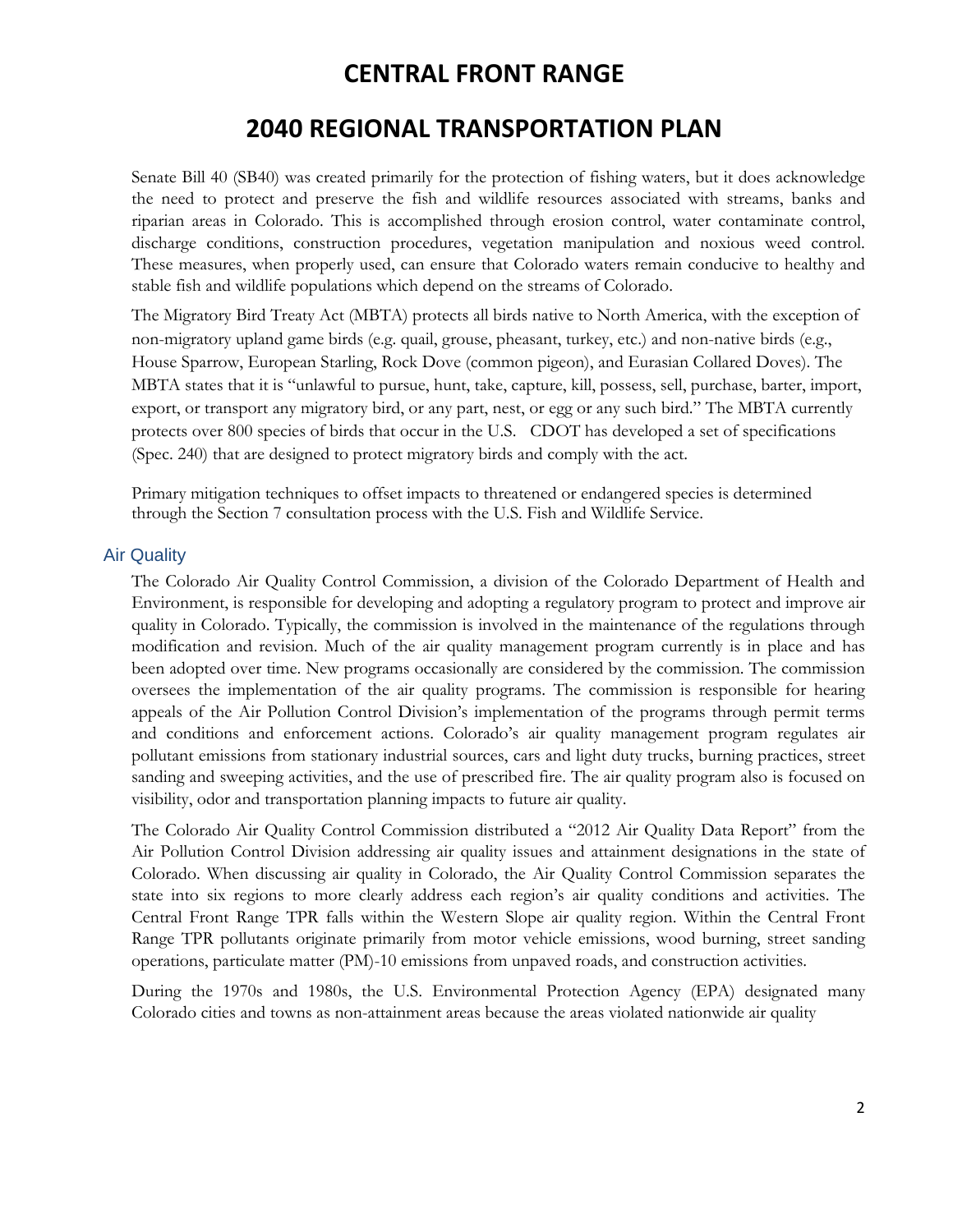# **2040 REGIONAL TRANSPORTATION PLAN**

standards. By the mid-1990s, many of these areas came into compliance with the various standards. All areas have been re-designated.

The re-designations are made possible by cleaner air, and through development and implementation of air quality management plans known as State Implementation Plans or "SIPs." These plans describe the nature of the air quality problems and the probable causes. The plans show projections of future pollutant levels and identify strategies to reduce these pollutants to acceptable levels.

In order to comply with the Clean Air Act (CAA), the State of Colorado adopted the following standards/regulations that relate to transportation projects, which in turn apply to the Central Front Range:

- Ambient Air Quality Standards Regulation This regulation established ambient air quality standards for the state and dictates monitoring procedures and data handling protocols. It also identified non-attainment areas in the state, which have historically violated federal and state air quality standards.
- State Implementation Plan Specific Regulations This regulation defines specific requirements concerning air quality control strategies and contingency measures for non-attainment areas in the state.
- Transportation Conformity, Reg. No. 10 This regulation defines the criteria the Colorado Air Quality Control Commission uses to evaluate the consistency between state air quality standards/objectives, and transportation planning and major construction activities across the state, as defined in the state implementation plans.
- Street Sanding & Sweeping, Reg. No. 16 This regulation sets specific standards for street sanding and sweeping practices.

### Cañon City PM10 Re-designation

In March 1988, Cañon City officially adopted a series of local measures to reduce particulate matter produced from street sanding. Street sand was the city's main source of particulate pollution. The program of street sweeping on a regular basis began in the winter of 1987- 1988 and has continued since. Cañon City has shown attainment of the National Ambient Air Quality Standards for particulate pollution. Cañon City has been awarded a Congestion Mitigation/Air Quality Program grant for the past five years. These funds have been used each year for the paving of unpaved streets. Since 1999, these grant funds have been used to pave almost five miles of gravel streets. In addition, Cañon City annually treats more than three miles of gravel streets with magnesium chloride to further reduce fugitive dust. Cañon City was re-designated as an attainment/maintenance area in 2001.

Despite its current status that does not exceed federal standards, the impacts of proposed transportation projects in Cañon City should be considered. For more specific details on Colorado Air Quality Regulations see www.cdphe.state.co.us/regulate.asp.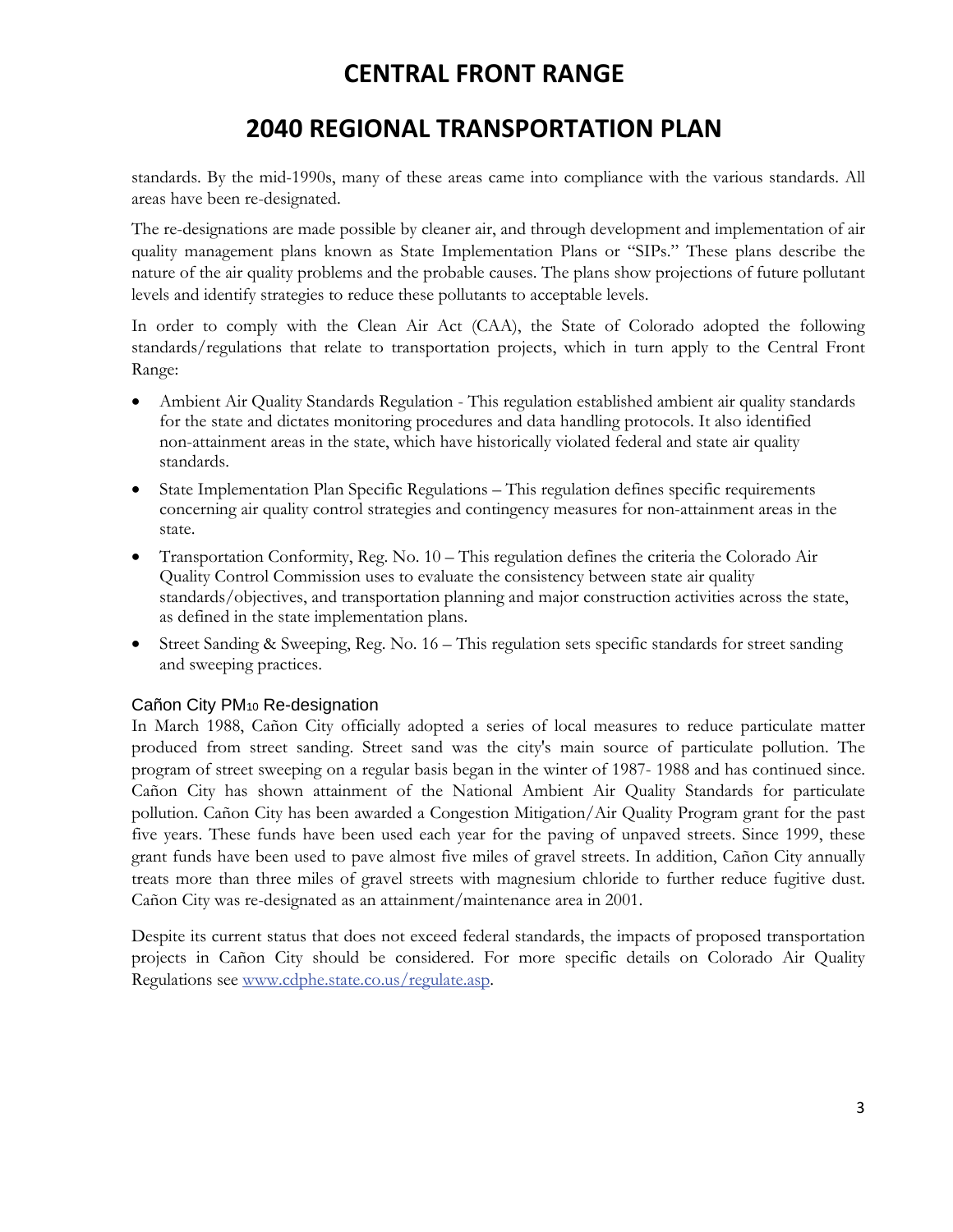## **2040 REGIONAL TRANSPORTATION PLAN**

#### **Noise**

The FHWA Noise Abatement Criteria (NAC) defines noise levels which, if approached or exceeded, require noise abatement consideration. FHWA requires all states to define at what value a predicted noise level approaches the NAC, thus, resulting in a noise impact. CDOT has defined "approach" as 1dBA less than the FHWA NAC for use in identifying traffic noise impacts in traffic noise analyses.

Noise abatement guidelines also state that noise abatement must be considered when the noise levels "substantially exceed the existing noise levels." This criterion is defined as increases in the L(eq) of 10.0 dBA or more above existing noise levels. As existing higher-speed transportation facilities are widened or new facilities are constructed noise becomes a greater issue. Noise can also be an issue for lower-speed facilities where steep grades or a high percentage of trucks exist. As a result of potential impacts, a noise analysis is required for all projects involving federal funding that meet criteria defining projects likely to cause noise impacts.

#### Mitigation:

If noise impacts exceed the FHWA criteria, mitigation is evaluated based on its feasibility and reasonableness. Common noise mitigation techniques include walls and earthen berms separating traffic from other land uses.

#### Historical/Archaeological Sites

Section 106 of the National Historic Preservation Act (NHPA) sets forth the process that federal agencies and their designated representatives must follow when planning undertakings that have the potential to affect significant historical and archaeological resources, known collectively as "historic properties." Typical historic resources include buildings, residential neighborhoods, commercial districts, agricultural complexes, bridges, canals, ditches, reservoirs, railroad lines and landscapes. Archaeological sites include surface scatters of chipped stone, ground stone or ceramic artifacts, architectural and non-architectural features (e.g., pit houses and fire hearth remains, respectively), or any area exhibiting evidence of intact subsurface cultural materials. More information on properties presently on or determined eligible for the National Register of Historic Properties is available on the website of History Colorado (formerly the Colorado Historical Society) at http://www.historycolorado.org/oahp.

#### Mitigation:

The State Historic Preservation Officer (SHPO) must be consulted to determine if sites that have not been entered into the National Register of Historic Places are eligible for inclusion on that list. The SHPO must also be consulted to determine the effects projects may have on historic properties. In addition, more than 40 Native American tribes have a historic interest in various parts of Colorado. The NHPA mandates that FHWA and CDOT consult with Native American tribes during the planning of federal-aid transportation projects both on and off Indian Reservations.

#### Hazardous Materials

The potential to find hazardous materials during the construction of a transportation facility always exists. Hazardous materials are regulated under several programs, including: the Resource Conservation and Recovery Act (RCRA) and the Comprehensive Environmental Response, Compensation and Liability Act (CERCLA). Until specific transportation corridors and/or improvement projects are identified, no specific data collection at hazardous material sites is recommended. Certain land uses frequently result in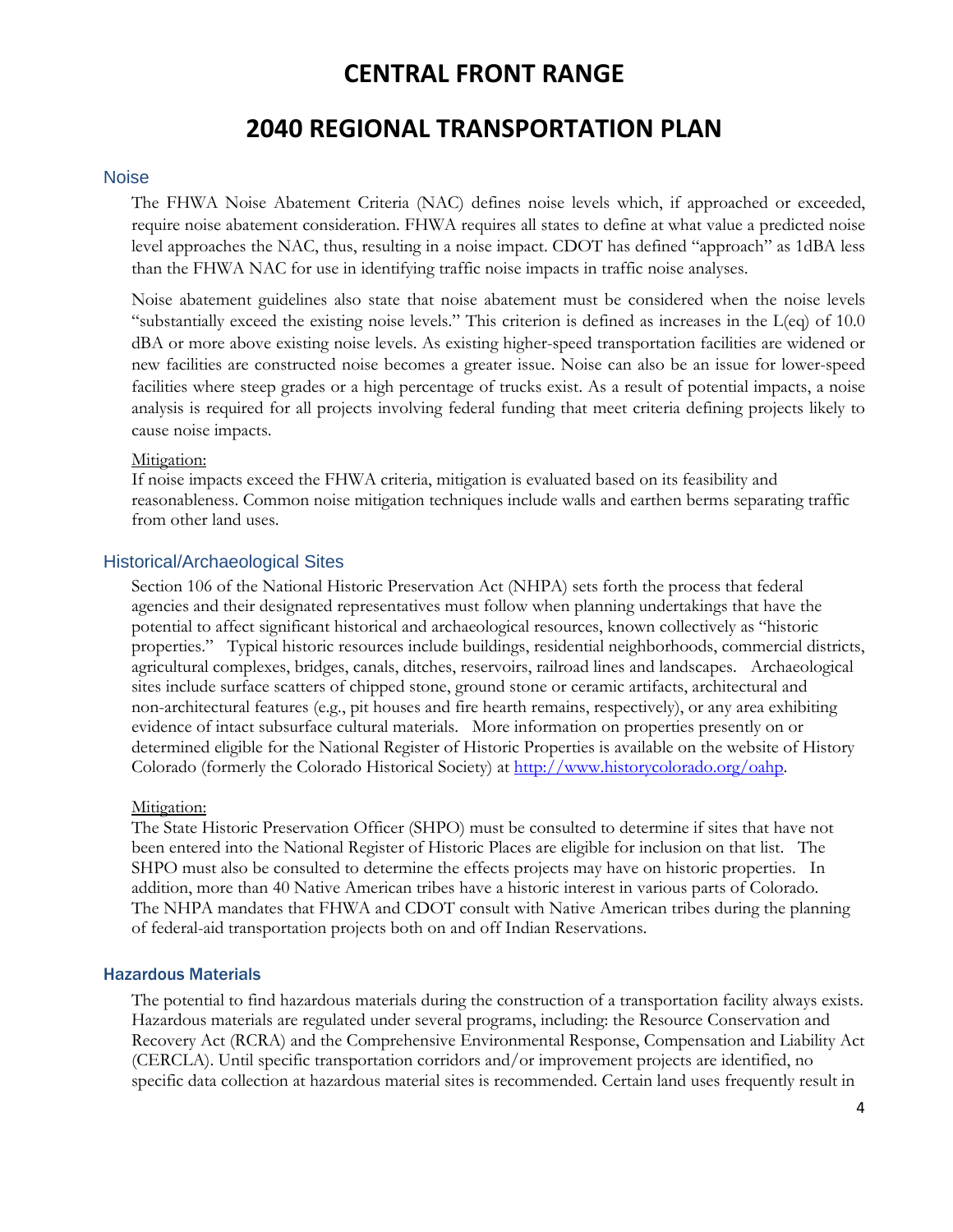## **2040 REGIONAL TRANSPORTATION PLAN**

a higher potential for location of hazardous waste or materials. Examples of land uses often associated with hazardous materials include industrial and commercial activities such as existing and former mining sites; active and capped oil and gas drilling operations and pipelines; agricultural areas using chemical fertilizers, insecticides, and pesticides; and railroad crossings where there have been accidental cargo spills. Active, closed and abandoned landfill sites are also potential problem areas for transportation facility construction as are gasoline stations that potentially have leaking underground storage tanks. For information on the RCRA, see http://www.epa.gov/emefdata/em4ef.home; for information on sites identified as having serious hazardous waste issues, see http://www.epa.gov/superfund/sites/query/queryhtm/nplmapsg.htm.

#### Mitigation:

Typical mitigation/remediation strategies associated with common hazardous materials encountered during construction are to remove the contaminated soil from the site and dispose of the materials appropriately or stabilize contamination on-site where possible. Depending upon the type of contamination, disposal can include solid waste landfills, hazardous waste landfills, or on-site treatment. The mitigation will also include a site-specific health and safety plan for construction workers that specifies how potentially hazardous materials will be handled.

#### Paleontological Resources

Paleontological resources are non-renewable resources that include fossils (defined as the remains or traces of once-living organisms preserved in the geological record, generally more than 10,000 years old), some sub-fossil remains, and the geological context in which fossil or subfossil remains are found. Some fossils found in Colorado include the bones and tracks of vertebrates such as dinosaurs and mammoths, shells of marine invertebrates such as ammonites, and leaf impressions of prehistoric plants. Although paleontological resources specifically exclude any remains which are found in a human-oriented or archaeological context, they are protected under many of the same federal and state regulations as archaeological resources. Regulations specific to paleontological resources include the Paleontological Resources Preservation Act (PRPA) of 2009. Colorado is very rich in paleontological resources, but the density of those resources varies depending on the geology of the specific area being studied. For this reason, the first step in determining the paleontological sensitivity of a project area is to check its geology based on the best available maps.

#### Mitigation:

If the project will be disturbing sensitive geologic units, a search of museum records and a pedestrian survey of the project area are conducted to determine whether any previously identified or new fossil localities, respectively, will be disturbed. Clearance or mitigation will then be recommended at the discretion of the trained and permitted paleontologist conducting the search and survey.

### Water Quality/Wetlands

Colorado has four river basins: Colorado, Missouri, Rio Grande, and the Arkansas. Within these basins are numerous creeks, tributaries, and ditches; as well as lakes, floodplains, and wetlands. The Arkansas and South Platte, the major river systems in the Central Front Range, are tributary to the Missouri River. The Water Pollution Control Act of 1972, later amended to include the Clean Water Act, protects the waters of the TPR. This Act promulgated the National Pollution Discharge Elimination System (NPDES) and created water discharge standards which include maintaining the chemical, physical and biological